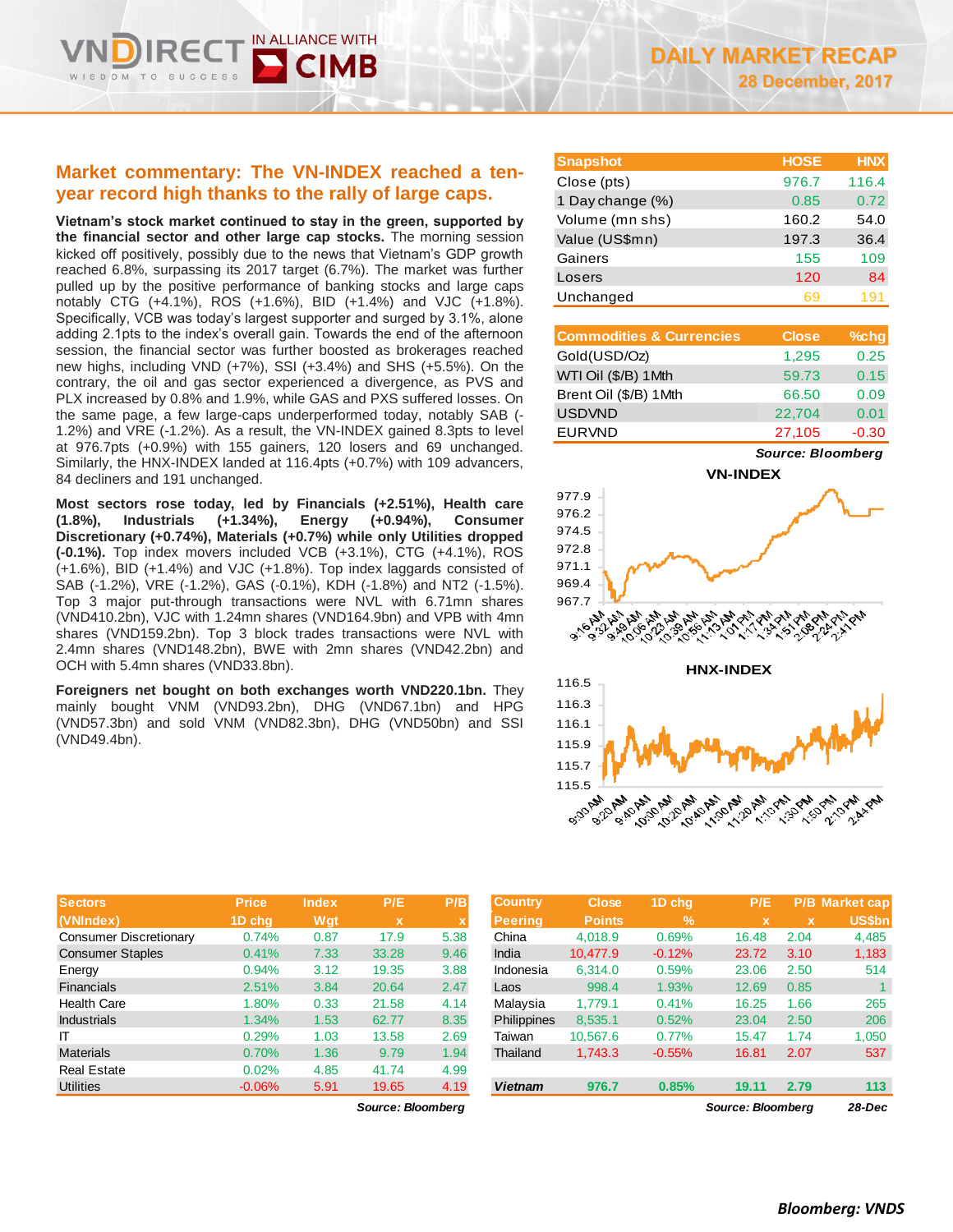# **Market News**

**Oil traded above US\$59 a barrel as crude production in Libya fell below 1mn barrels a day after a pipeline explosion on Tuesday**. Futures were little changed in New York after slipping for the first time in more than a week on Wednesday. While the halt at the pipeline that carries crude to Libya's biggest export terminal will keep output below the cap it agreed to last month, it needs around a week for repairs. Meanwhile, the American Petroleum Institute was said to report that U.S. inventories dropped last week. Government data is also forecast to show that stockpiles declined. Oil is heading for a second yearly advance as the OPEC and its partners including Russia extended supply curbs through the end of 2018. The disruption in the North African nation lifted prices to the highest level in more than two years on Tuesday, offsetting the impact from the return of a major U.K. North Sea pipeline after a shutdown. "Oil's rally on the pipeline explosion in Libya may be short-lived as it's been reported that the repair may not take too much time," Kim Yumi, a Seoul-based market strategist at Kiwoom Securities Co., said by phone. "We will continue to see prices easing and then being elevated again because while falling stockpiles support prices, rising U.S. production will restrain any increase." *(Bloomberg)*

**Vietnam's total retail sales of consumer goods and consumer services revenue were over VND3,934trl (US\$174bn) this year (+10.9% YoY)**, according to the country's General Statistics Office (GSO) on Thursday. Specifically, Vietnam's retail sales of consumer goods stood at more than VND2,937trl (nearly US\$130bn). Sales of automobiles grew more than 14% YoY, precious metals and gemstones grew 13.2% YoY, wood and construction materials grew by 12.8% YoY, and food and foodstuffs grew by 11.1% YoY. Restaurant and accommodation revenues were VND494.7trl (roughly US\$21.9bn) (+11.9% YoY), and tourism revenues were VND35.9trl (nearly US\$1.6bn) (+10.4%). Vietnam had 12.9mn international arrivals this year (+29.1% YoY), according to the Vietnam National Administration of Tourism. *(Xinhuanet.com)*

# **Notable Corporate Events**

**Coteccons Construction Joint Stock Company (CTD VN) – shareholder's activity:** On Dec 26, ACB Securities Ltd transferred 36,000 CTD shares to DC Developing Markets Strategies PLC. The total value of the transfer is estimated at VND7.9bn. *(Ndh.vn)* 

**Ho Chi Minh City Development Joint Stock Commercial Bank (HDBank - unlisted) - stock listing:** Jan 5, 2018 will be the first trading day of nearly 981mn HDBank shares on the Ho Chi Minh stock exchange (HOSE) under the ticker HDB, with the reference price of VND33,000/share. *(Ndh.vn)*

*<to be continued>*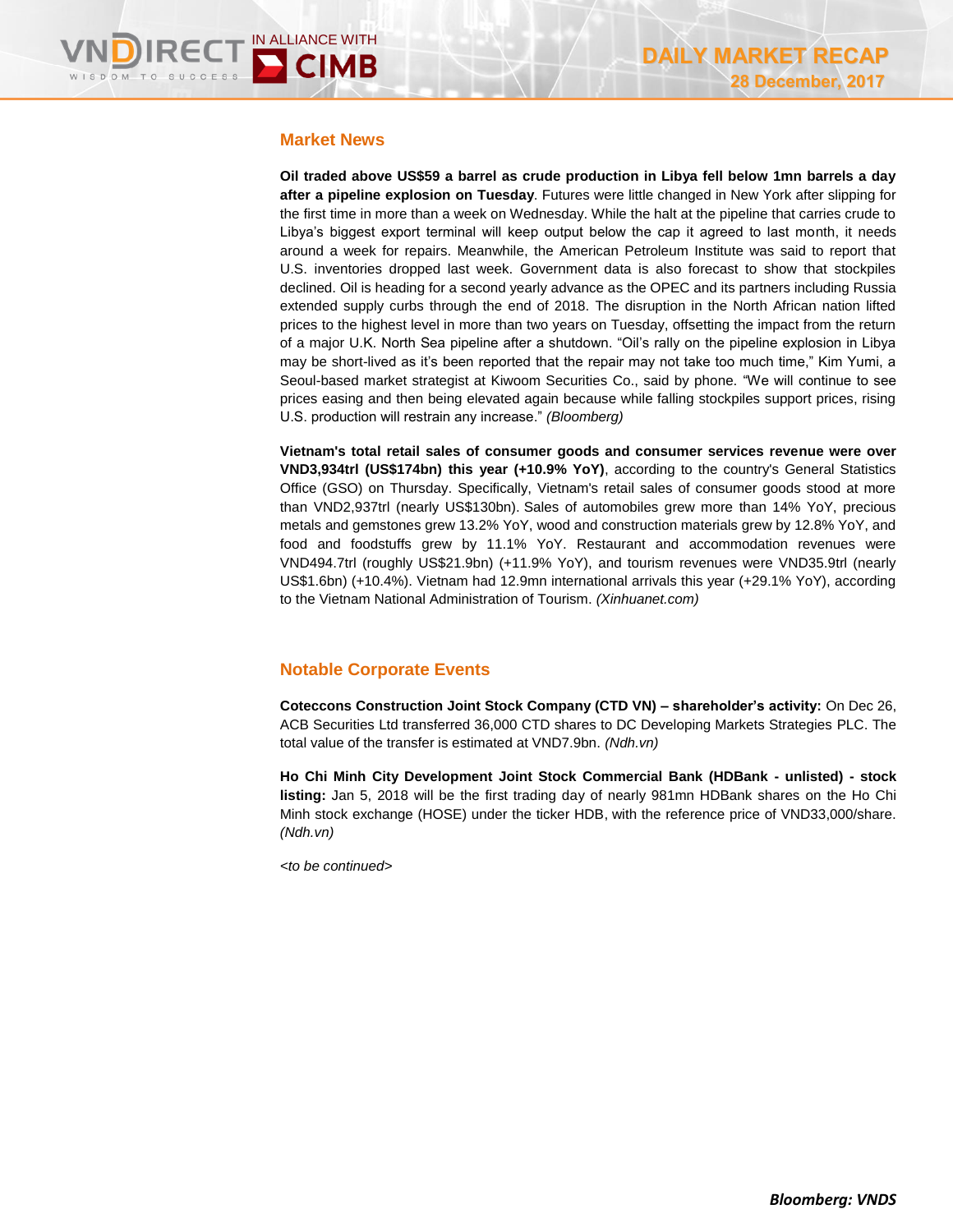# **COVERAGE SUMMARY**

**DIRE** 

WISDOM TO

=

 $0.500$ 

 $\boldsymbol{\mathsf{V}}$ 

IN ALLIANCE WITH

**D** CIMB

| Ticker          | <b>Adjusted</b><br>price | <b>Adjusted</b><br>target<br>price | <b>Upside</b> | Recom-<br>endation | <b>Investment thesis summary/Update</b>                                                                                                                                                                                                                                                                                                                                                                                                                                                                                   | <b>Latest</b><br>report |
|-----------------|--------------------------|------------------------------------|---------------|--------------------|---------------------------------------------------------------------------------------------------------------------------------------------------------------------------------------------------------------------------------------------------------------------------------------------------------------------------------------------------------------------------------------------------------------------------------------------------------------------------------------------------------------------------|-------------------------|
| PC <sub>1</sub> | 38,900                   | 42,100                             | 8.2%          | <b>HOLD</b>        | Positive outlook for 2018 with surge in revenue thanks to: (1) New<br>contribution from My Dinh Plaza II and (2) commissioning of two new<br>hydropower plants in Q4, 2017.                                                                                                                                                                                                                                                                                                                                               |                         |
| <b>LPB</b>      | 12,900                   | 17,700                             | 37.2%         | ADD                | 1. Unique distribution advantage with more than 1000 PTOs across<br>country. Will be able to maintain strong credit growth thanks to good capital<br>buffer (CAR $\sim$ 13%) and strong liquidity (LDR $\sim$ 80%).<br>2. FY17 YE P/B of 1.0x, cheap relative to peers.                                                                                                                                                                                                                                                   | <b>Link</b>             |
| <b>TDH</b>      | 14,700                   | 15,900                             | 8.2%          | <b>HOLD</b>        |                                                                                                                                                                                                                                                                                                                                                                                                                                                                                                                           |                         |
| <b>DCM</b>      | 13,750                   | 16,200                             | 17.8%         | ADD                | 1. Recovery in ASP (+6% in 2017 from low level in '16) and volume (+9% in<br>2017, supported by exporting activities), driven by recovery in agriculture<br>sector and global urea price cycle.<br>2. Gas price subsidy from PVN until the end of 2018 (guaranteeing ROE at<br>minimum 12%), preferential income tax rate of 5%<br>3. Possible change in VAT policy could reduce COGS and improve margins<br>by 2-3% pts.<br>4. PVN plans to divest 24.6% stake by 2018 which will add to free-float.                     |                         |
| <b>VJC</b>      | 145,000                  | 147,000                            | 1.4%          | <b>HOLD</b>        | 1. VJC maintained strong Q3 transport and ancillary revenue growth of<br>34.4% YoY to touch VND6,185bn.<br>2. Delays in aircraft deliveries proved management's operational mettle,<br>pushing operational efficiency to new heights.<br>3. 2018 core net profit could touch VND6,574bn (+92.4% YoY)                                                                                                                                                                                                                      | Link                    |
| <b>NLG</b>      | 30,100                   | 31,850                             | 5.8%          | <b>HOLD</b>        | 1. NLG is well aligned with the new property market orientation. NLG<br>focuses on durable-demand products (affordable and social apartments<br>and landed properties).<br>2. FY2017 net revenue is forecasted at VND3,454 billion (+36.3% yoy) and<br>NPATMI at VND544 billion (+58% yoy). For 2018, revaluation of Hoang<br>Nam project will secure strong EAT growth. However, the share price is<br>reasonable this year.<br>3. Upside for the stock will come in 2018 as major projects are going to be<br>executed. | Link                    |
| <b>IMP</b>      | 65,900                   | 70,600                             | 7.1%          | <b>HOLD</b>        | 1. Largest jewelry retailer with rapid retail footprint expansion                                                                                                                                                                                                                                                                                                                                                                                                                                                         | Link                    |
| <b>PNJ</b>      | 135,100                  | 143,700                            | 6.4%          | <b>HOLD</b>        | 2. Robust SSSG in 2017 (25%) and target SSSG FY18 of 12%.<br>3. FY17 EAT is forecasted to grow by 77.8%, 44% for FY18.                                                                                                                                                                                                                                                                                                                                                                                                    |                         |
| <b>ACV</b>      | 110,000                  | 83,700                             | $-23.9%$      | <b>REDUCE</b>      | 1. Passenger throughput could grow at more than 15% in the next few<br>years<br>2. Domestic passenger fees will increase by 22.7% yoy in 2018, FY18 EAT<br>to touch VND5,072b (+46.5%)<br>3. 2018 EV/EBITDA 11.9x, below peers average of 15x                                                                                                                                                                                                                                                                             | <b>Link</b>             |
| <b>BFC</b>      | 33,600                   | 43,338                             | 29.0%         | ADD                | 1. Leading NPK producer in terms of capacity (current 925k tons, could add<br>200k tons more in the North) and market share (15-16%)<br>2. Long-term growth from expansion strategy to Northern Vietnam<br>(+20%/year in volumes) and overseas market (Cambodia)                                                                                                                                                                                                                                                          |                         |
| <b>DRI</b>      | 12,100                   | 17,700                             | 46.3%         | ADD                | 1. Conservative forecast on FY2018 output.<br>2. Higher corporate tax obligation implies a 16-17% haircut to our 2017 and<br>2018 earnings forecast.<br>3. Slow earnings growth in 2018 but stronger growth expected in 2019<br>4. We reduce our target price by 17% to VND17,700/share mainly due to<br>the expected increase in the future tax burden.                                                                                                                                                                  | Link                    |
| <b>DPM</b>      | 21,200                   | 24,500                             | 15.6%         | ADD                | 1. Gross margin fluctuates following movement in oil prices, 1H17<br>performance hurt by the sharp increase in oil/gas input price<br>2. NH3-NPK expansion projects will contribute to revenue and profit starting<br>from 2018 (expected VND1.2-2trl in revenue and VND150-300bn in profit)<br>3. DPM would benefit the most in case a change in VAT policy is approved<br>(gross margin $+3-4\%$ pts.)<br>4. PVN plans to divest 8.6% stake by 2018                                                                     | Link                    |
| <b>NVL</b>      | 63,300                   | 69,500                             | 9.8%          | <b>HOLD</b>        |                                                                                                                                                                                                                                                                                                                                                                                                                                                                                                                           | Link                    |
| QNS             | 54,800                   | 76,000                             | 38.7%         | ADD                | 1. Volume growth did not feed through to the bottom line.<br>2. We lower our TP due to a marked stiffening of competition in the<br>domestic soymilk market.<br>3. But the recent share price fall means valuation is still attractive.                                                                                                                                                                                                                                                                                   | Link                    |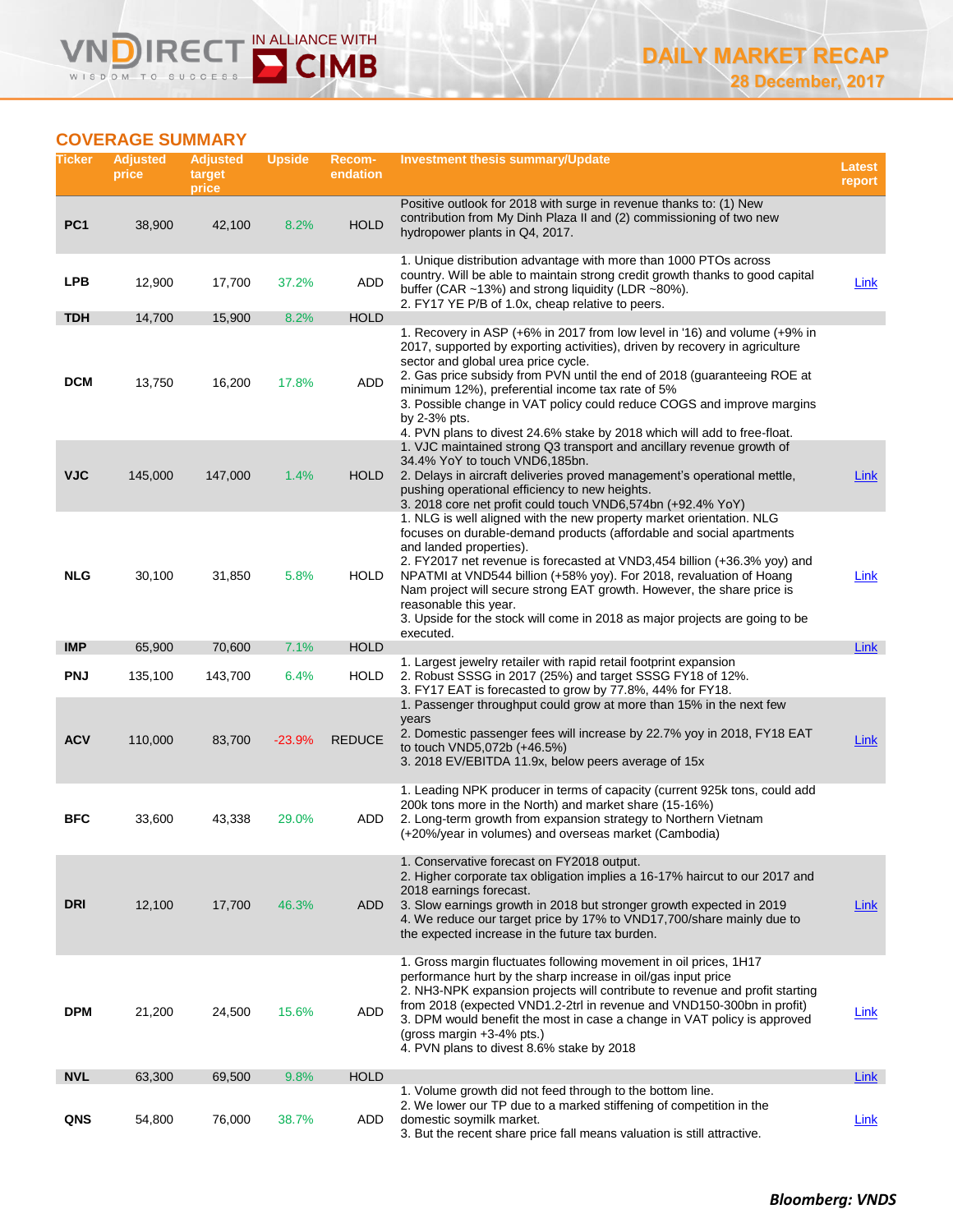# **DIRECT IN ALLIANCE WITH** WISDOM TO SUCCESS

| Ticker     | <b>Adjusted</b><br>price | <b>Adjusted</b><br>target<br>price | <b>Upside</b> | Recom-<br>endation | <b>Investment thesis summary/Update</b>                                                                                                                                                                                                                                                                                                                                                                                                                                                                                                                                                                           | <b>Latest</b><br>report |
|------------|--------------------------|------------------------------------|---------------|--------------------|-------------------------------------------------------------------------------------------------------------------------------------------------------------------------------------------------------------------------------------------------------------------------------------------------------------------------------------------------------------------------------------------------------------------------------------------------------------------------------------------------------------------------------------------------------------------------------------------------------------------|-------------------------|
| <b>SBV</b> | 35,300                   | 44,100                             | 24.9%         | <b>ADD</b>         | 1. The new factory launch will be behind schedule.<br>2. We revise up our DCF-based target price by 5% to VND44,100                                                                                                                                                                                                                                                                                                                                                                                                                                                                                               | Link                    |
| <b>CTG</b> | 24,250                   | 20,700                             | -14.6%        | <b>REDUCE</b>      |                                                                                                                                                                                                                                                                                                                                                                                                                                                                                                                                                                                                                   |                         |
| <b>ACB</b> | 36,800                   | 29,800                             | $-19.0\%$     | <b>REDUCE</b>      |                                                                                                                                                                                                                                                                                                                                                                                                                                                                                                                                                                                                                   |                         |
| <b>DPR</b> | 39,200                   | 51,900                             | 32.4%         | ADD                | 1. ASP will stay at high levels in 4Q 2017 and FY2018.<br>2. Surge in 2018 disposal earnings given spike in 9M 2017 rubber wood<br>price.<br>3. Tapping volume rise and disposals to drive FY2018 EAT growth                                                                                                                                                                                                                                                                                                                                                                                                      | Link                    |
| <b>LTG</b> | 45,500                   | 66,270                             | 45.6%         | <b>ADD</b>         | 1. All segments apart from CPC grew in 3Q<br>2. CPC segment's 22% YoY drop in sales 3Q was an aberration.<br>3. Booming rice exports to China and Philippines should boost Agrifood<br>sales.<br>4. For 2017, we raise our net sales forecast by 7.6% but lower our net profit<br>forecast by 8.7% as a result of a 0.8bps decrease in our forecasted gross<br>margin.                                                                                                                                                                                                                                            | <u>Link</u>             |
|            |                          |                                    |               |                    | 5. For 2018, we expect a 7.1% growth in top line to touch VND8,781bn and<br>a 18.4% growth in bottom line to touch VND517bn.                                                                                                                                                                                                                                                                                                                                                                                                                                                                                      |                         |
| <b>VCB</b> | 54,100                   | 43,100                             | $-20.3%$      | <b>REDUCE</b>      |                                                                                                                                                                                                                                                                                                                                                                                                                                                                                                                                                                                                                   |                         |
| <b>MBB</b> | 25,650                   | 27,700                             | 8.0%          | <b>HOLD</b>        | 1. Continued push into retail lending paid off with a large expansion in net<br>interest margin (NIM).<br>2. Sound performance in 9M2017 accelerated bad debt provisioning. 3.<br>High profit growth forecasted for 2018 and 2019 as MBB reaches the end of<br>the current provisioning cycle.<br>4. Healthy capital and loan-to-deposit position ensure high loan growth in<br>the coming years.                                                                                                                                                                                                                 | Link                    |
| <b>VSC</b> | 41,600                   | 62,300                             | 49.8%         | ADD                | 1. 9M2017 revenue reached VND959bn (+21.9% YoY) and net profit<br>touched VND190bn $(+0.4\%$ YoY).<br>2. VSC will boost VGP capacity by a third to 800,000 TEU by 2019 through<br>the additional of a new quay crane and a back-end logistics center which is<br>75% complete at the moment.<br>3. 2018 net profit expected to soar to VND360bn (+34.8% YoY).<br>4. Valuation is attractive due to the foreign investors' sell off over the last<br>few weeks. VSC is currently trading at 12M EV/EBITDA 5.6x, well below<br>the peer average of 6.7x.                                                            | <u>Link</u>             |
| <b>VPB</b> | 40,500                   | 53,400                             | 31.9%         | <b>ADD</b>         | 1. VPB delivered ROA of 1.9% and ROE of 24.8% in FY16, the highest<br>returns-on-capital among local peers and impressive even in a regional<br>context.<br>2. FY16 NIM of 7.7% was driven by a shift in loan mix towards higher<br>yielding segments, such as consumer finance, retail, household and micro-<br>SME loans.<br>3. Strong topline growth in FY14-16, complemented by an improvement in<br>operational efficiency on continued investments into technology.<br>4. We expect strong earnings growth in FY17-20F with forecasted net profit<br>CAGR of 25.6% and sustained high average ROE of 22.7%. | <b>Link</b>             |
| <b>TCM</b> | 28,750                   | 29,300                             | 1.9%          | HOLD               | 1. FY17 earnings to surge by 87% on core business recovery, declining<br>revenue contribution from low margin yarn segment and land sales.<br>2. We expect healthy sales growth to be sustained into 2018 on continued<br>strength in garment sales and fabric capacity expansion<br>3. Reported earnings to fall, however, due to lack of one-time gains.<br>4. TCM is trading at a FY18F forward PE of 7.7x which is roughly in line<br>with the sector average.                                                                                                                                                | <u>Link</u>             |
| <b>GMD</b> | 39,900                   | 37,500                             | $-6.0%$       | <b>HOLD</b>        | 1. Capacity constraints and tariff pressure due to continued financial<br>pressures in the global shipping industry have led to subdued topline<br>growth so far this year.<br>2. NDP will be the main growth engine for 2018 and beyond as designed<br>capacity skyrockets from 600,000 TEU pa in 2018 to 1.9mn TEU pa by<br>2022.<br>3. GMD is resuming the Gemalink deep water port project.<br>4. Valuation is more than fair as the stock trades at a TTM EV/EBITDA of<br>16.1x, a huge premium to the peer average of 6.7x.                                                                                 | Link                    |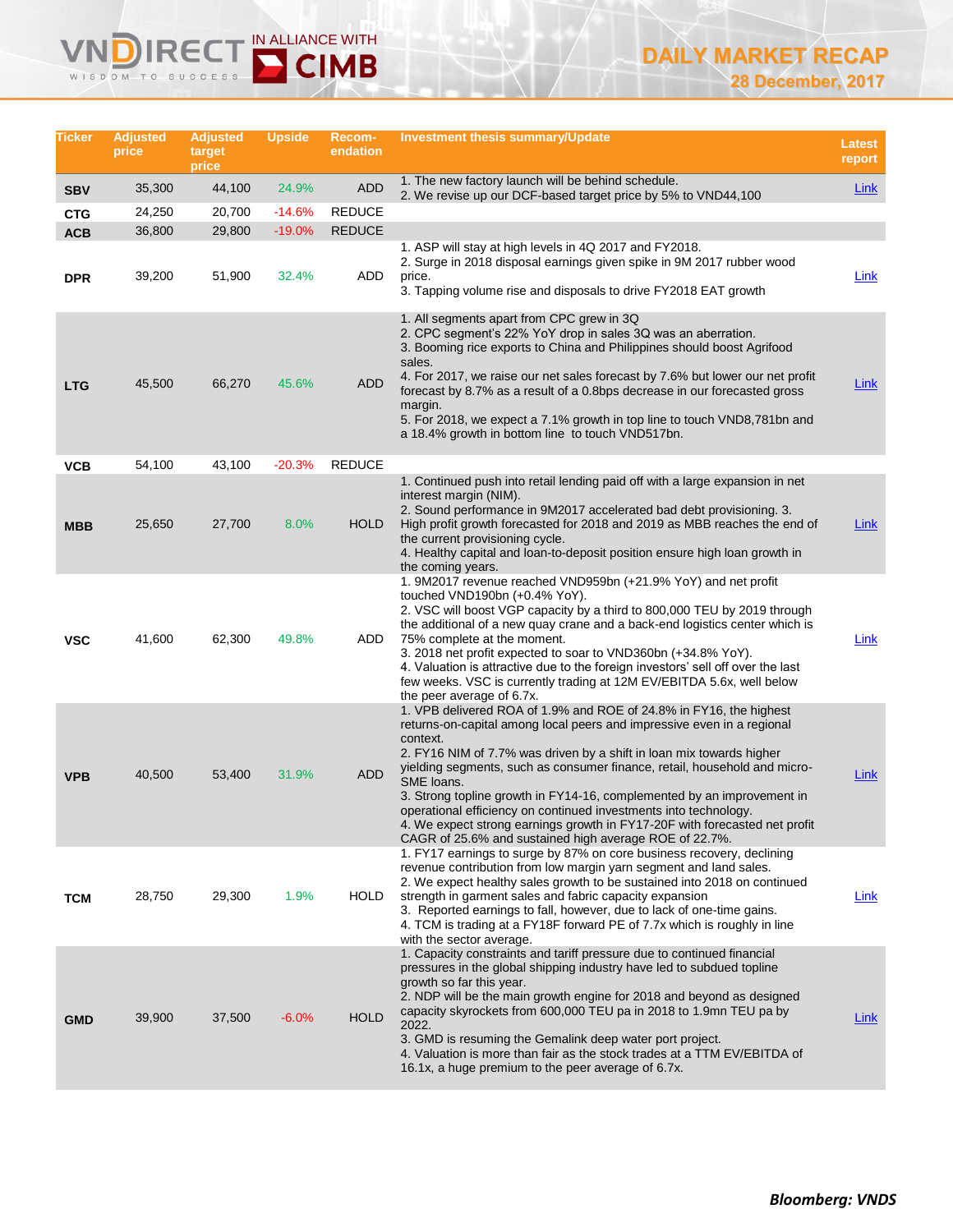# **MARKET MOVEMENTS**

WISDOM TO

Ξ(

SUCCESS

| <b>HOSE</b>        |              |       |      |         |              |
|--------------------|--------------|-------|------|---------|--------------|
| <b>Top gainers</b> |              |       |      |         | <b>VND</b>   |
| <b>Ticker</b>      | Last         | Chq   | %chq | Vol.    | <b>Index</b> |
|                    | <b>Price</b> |       |      |         | impact       |
| PAN                | 35,950       | 2,350 | 7.0  | 163.740 | 0.103        |
| <b>KPF</b>         | 26,800       | 1,750 | 7.0  | 66,450  | 0.011        |
| <b>NAV</b>         | 5,830        | 380   | 7.0  | 610     | 0.001        |
| <b>VND</b>         | 26,100       | 1,700 | 7.0  | 3.21MLN | 0.098        |
| <b>BMP</b>         | 84,500       | 5,500 | 7.0  | 677,960 | 0.168        |

IN ALLIANCE WITH

**D** CIMB

| <b>HOSE</b>        |              |       |         |          |            |                    |              | <b>HNX</b> |         |        |              |
|--------------------|--------------|-------|---------|----------|------------|--------------------|--------------|------------|---------|--------|--------------|
| <b>Top gainers</b> |              |       |         |          | <b>VND</b> | <b>Top gainers</b> |              |            |         |        | <b>VND</b>   |
| Ticker             | Last         | Chg   | $%$ chq | Vol.     | Index      | Ticker             | Last         | Chg        | $%$ chq | Vol.   | <b>Index</b> |
|                    | <b>Price</b> |       |         |          | impact     |                    | <b>Price</b> |            |         |        | impact       |
| <b>PAN</b>         | 35.950       | 2,350 | 7.0     | 163.740  | 0.103      | VAT                | 3,500        | 318        | 10.0    | 15.100 | 0.000        |
| <b>KPF</b>         | 26,800       | 1,750 | 7.0     | 66,450   | 0.011      | L44                | 2,200        | 200        | 10.0    | 2,704  | 0.000        |
| NAV                | 5,830        | 380   | 7.0     | 610      | 0.001      | <b>PCN</b>         | 3,300        | 300        | 10.0    | 500    | 0.000        |
| <b>VND</b>         | 26.100       | 1.700 | 7.0     | 3.21 MLN | 0.098      | <b>VCR</b>         | 3,300        | 300        | 10.0    | 24,661 | 0.000        |
| <b>BMP</b>         | 84,500       | 5,500 | 7.0     | 677,960  | 0.168      | VTL                | 27,600       | 2,500      | 10.0    | 100    | 0.000        |
|                    |              |       |         |          |            |                    |              |            |         |        |              |

| <b>Top losers</b>     |              |             |        |         | <b>VND</b>   |
|-----------------------|--------------|-------------|--------|---------|--------------|
| <b>Ticker</b><br>Last |              | Cha<br>%chq |        | Vol.    | <b>Index</b> |
|                       | <b>Price</b> |             |        |         | impact       |
| <b>SSC</b>            | 64,000       | $-4,800$    | -7.0   | 420     | $-0.027$     |
| <b>TDW</b>            | 23,250       | $-1,700$    | $-6.8$ | 10      | $-0.005$     |
| <b>TDG</b>            | 12,350       | $-900$      | $-6.8$ | 180,650 | $-0.004$     |
| <b>GTA</b>            | 14,650       | $-1,050$    | $-6.7$ | 3,840   | $-0.004$     |
| <b>STK</b>            | 18,400       | $-1,300$    | $-6.6$ | 34,760  | $-0.029$     |

|               | <b>Top index movers</b> |       |      |         | <b>VND</b>   |
|---------------|-------------------------|-------|------|---------|--------------|
| <b>Ticker</b> | Last                    | Chq   | %chq | Vol.    | <b>Index</b> |
|               | <b>Price</b>            |       |      |         | impact       |
| <b>VCB</b>    | 54,100                  | 1,600 | 3.1  | 2.32MLN | 2.151        |
| <b>CTG</b>    | 24,250                  | 950   | 4.1  | 2.73MLN | 1.322        |
| <b>ROS</b>    | 170,000                 | 2,700 | 1.6  | 1.59MLN | 0.477        |
| <b>BID</b>    | 24,750                  | 350   | 1.4  | 1.38MLN | 0.447        |
| <b>VJC</b>    | 145,000                 | 2,500 | 1.8  | 1.20MLN | 0.422        |

|                 | <b>VND</b><br><b>Top index laggers</b> |          |        |         |              |  |  |  |  |  |  |
|-----------------|----------------------------------------|----------|--------|---------|--------------|--|--|--|--|--|--|
| <b>Ticker</b>   | Last                                   | Cha      |        | Vol.    | <b>Index</b> |  |  |  |  |  |  |
|                 | <b>Price</b>                           |          |        |         | impact       |  |  |  |  |  |  |
| <b>SAB</b>      | 249,200                                | $-3,000$ | $-1.2$ | 177,330 | $-0.719$     |  |  |  |  |  |  |
| <b>VRE</b>      | 46,900                                 | $-550$   | $-1.2$ | 940,350 | $-0.391$     |  |  |  |  |  |  |
| <b>GAS</b>      | 98,700                                 | $-100$   | $-0.1$ | 543,780 | $-0.072$     |  |  |  |  |  |  |
| <b>KDH</b>      | 27,500                                 | $-500$   | $-1.8$ | 356,890 | $-0.063$     |  |  |  |  |  |  |
| NT <sub>2</sub> | 32,300                                 | $-500$   | -1.5   | 37,440  | $-0.054$     |  |  |  |  |  |  |

| <b>Top losers</b> |              |          |         |         | <b>VND</b>   | Top losers |              |          |         |         | <b>VND</b>   |
|-------------------|--------------|----------|---------|---------|--------------|------------|--------------|----------|---------|---------|--------------|
| Ticker            | Last         | Chg      | $%$ chq | Vol.    | <b>Index</b> | Ticker     | Last         | Chg      | $%$ chq | Vol.    | <b>Index</b> |
|                   | <b>Price</b> |          |         |         | impact       |            | <b>Price</b> |          |         |         | impact       |
| SSC               | 64.000       | $-4,800$ | $-7.0$  | 420     | $-0.027$     | HTC.       | 25.200       | $-2.800$ | $-10.0$ | 700     | 0.000        |
| <b>TDW</b>        | 23.250       | $-1,700$ | $-6.8$  | 10      | $-0.005$     | <b>KSQ</b> | 1.800        | $-200$   | $-10.0$ | 158,500 | 0.000        |
| TDG               | 12.350       | -900     | $-6.8$  | 180.650 | $-0.004$     | PIV        | 7.400        | $-800$   | $-9.8$  | 174.750 | 0.000        |
| <b>GTA</b>        | 14,650       | $-1,050$ | $-6.7$  | 3.840   | $-0.004$     | VTJ        | 8,400        | $-900$   | $-9.7$  | 100     | 0.000        |
| STK               | 18,400       | $-1,300$ | $-6.6$  | 34,760  | $-0.029$     | <b>PEN</b> | 13,200       | $-1,400$ | -9.6    | 100     | 0.000        |
|                   |              |          |         |         |              |            |              |          |         |         |              |

| <b>Top index movers</b> |                      |       |         |         | <b>VND</b>      | <b>Top index movers</b> |                      |       |      |         |                        |
|-------------------------|----------------------|-------|---------|---------|-----------------|-------------------------|----------------------|-------|------|---------|------------------------|
| Ticker                  | Last<br><b>Price</b> | Chg   | $%$ chq | Vol.    | Index<br>impact | Ticker                  | Last<br><b>Price</b> | Chg   | %chq | Vol.    | <b>Index</b><br>impact |
| <b>VCB</b>              | 54.100               | 1.600 | 3.1     | 2.32MLN | 2.151           | <b>ACB</b>              | 36,800               | 300   | 0.8  | 6.47MLN | 0.252                  |
| <b>CTG</b>              | 24.250               | 950   | 4.1     | 2.73MLN | 1.322           | <b>NTP</b>              | 71.000               | 3,000 | 4.4  | 117.625 | 0.102                  |
| <b>ROS</b>              | 170,000              | 2,700 | 1.6     | 1.59MLN | 0.477           | <b>SHS</b>              | 21.000               | 1.100 | 5.5  | 2.36MLN | 0.102                  |
| <b>BID</b>              | 24.750               | 350   | 1.4     | 1.38MLN | 0.447           | <b>VCS</b>              | 237,000              | 3,000 | 1.3  | 74.650  | 0.065                  |
| VJC                     | 145.000              | 2,500 | 1.8     | 1.20MLN | 0.422           | осн                     | 7.000                | 600   | 9.4  | 5.39MLN | 0.059                  |

|                 | <b>Top index laggers</b> |          |         |         | <b>VND</b>             | Top index laggers |                      |          |         |         |                        |  |
|-----------------|--------------------------|----------|---------|---------|------------------------|-------------------|----------------------|----------|---------|---------|------------------------|--|
| Ticker          | Last<br><b>Price</b>     | Chg      | $%$ chq | Vol.    | <b>Index</b><br>impact | Ticker            | Last<br><b>Price</b> | Chg      | $%$ chq | Vol.    | <b>Index</b><br>impact |  |
| <b>SAB</b>      | 249.200                  | $-3.000$ | $-1.2$  | 177.330 | $-0.719$               | DGL               | 33.000               | $-1.400$ | $-4.1$  | 3.000   | $-0.021$               |  |
| <b>VRE</b>      | 46.900                   | $-550$   | $-1.2$  | 940.350 | $-0.391$               | <b>HTC</b>        | 25,200               | $-2,800$ | $-10.0$ | 700     | $-0.020$               |  |
| GAS             | 98.700                   | $-100$   | -0.1    | 543.780 | $-0.072$               | <b>SEB</b>        | 48,000               | $-4.000$ | $-7.7$  | 230     | $-0.017$               |  |
| KDH             | 27,500                   | $-500$   | $-1.8$  | 356.890 | $-0.063$               | <b>PIV</b>        | 7.400                | $-800$   | $-9.8$  | 174.750 | $-0.015$               |  |
| NT <sub>2</sub> | 32,300                   | $-500$   | -1.5    | 37.440  | $-0.054$               | <b>SHN</b>        | 9,600                | $-100$   | $-1.0$  | 804.400 | $-0.012$               |  |

| <b>Top active volume</b><br>Ticker |              |      |         |              |                      | Top active volume |              |         |         |              |  |
|------------------------------------|--------------|------|---------|--------------|----------------------|-------------------|--------------|---------|---------|--------------|--|
| Last                               | Chg          | %chq | Vol.    | <b>Index</b> | Ticker               | Last              | Cha          | $%$ chq | Vol.    | <b>Index</b> |  |
|                                    |              |      |         |              |                      |                   |              |         |         | impact       |  |
| 25.650                             | 550          |      |         | 0.373        | <b>SHB</b>           | 9.200             | 0            | 0.0     | 7.93MLN | 0.000        |  |
| 12.950                             | 100          | 0.8  | 9.64MLN | 0.070        | <b>PVS</b>           | 23,800            | 200          | 0.9     | 7.49MLN | 0.000        |  |
| 6.970                              | 10           | 0.1  | 6.34MLN | 0.002        | <b>ACB</b>           | 36,800            | 300          | 0.8     | 6.47MLN | 0.000        |  |
| 28.650                             | 950          | 3.4  | 5.97MLN | 0.174        | <b>OCH</b>           | 7,000             | 600          | 9.4     | 5.39MLN | 0.000        |  |
| 10.600                             | 0            | 0.0  | 4.98MLN | 0.000        | <b>SHS</b>           | 21,000            | 1.100        | 5.5     |         | 0.000        |  |
|                                    | <b>Price</b> |      |         | 2.2 10.50MLN | <b>VND</b><br>impact |                   | <b>Price</b> |         |         | 2.36MLN      |  |

*28-Dec Source: Bloomberg*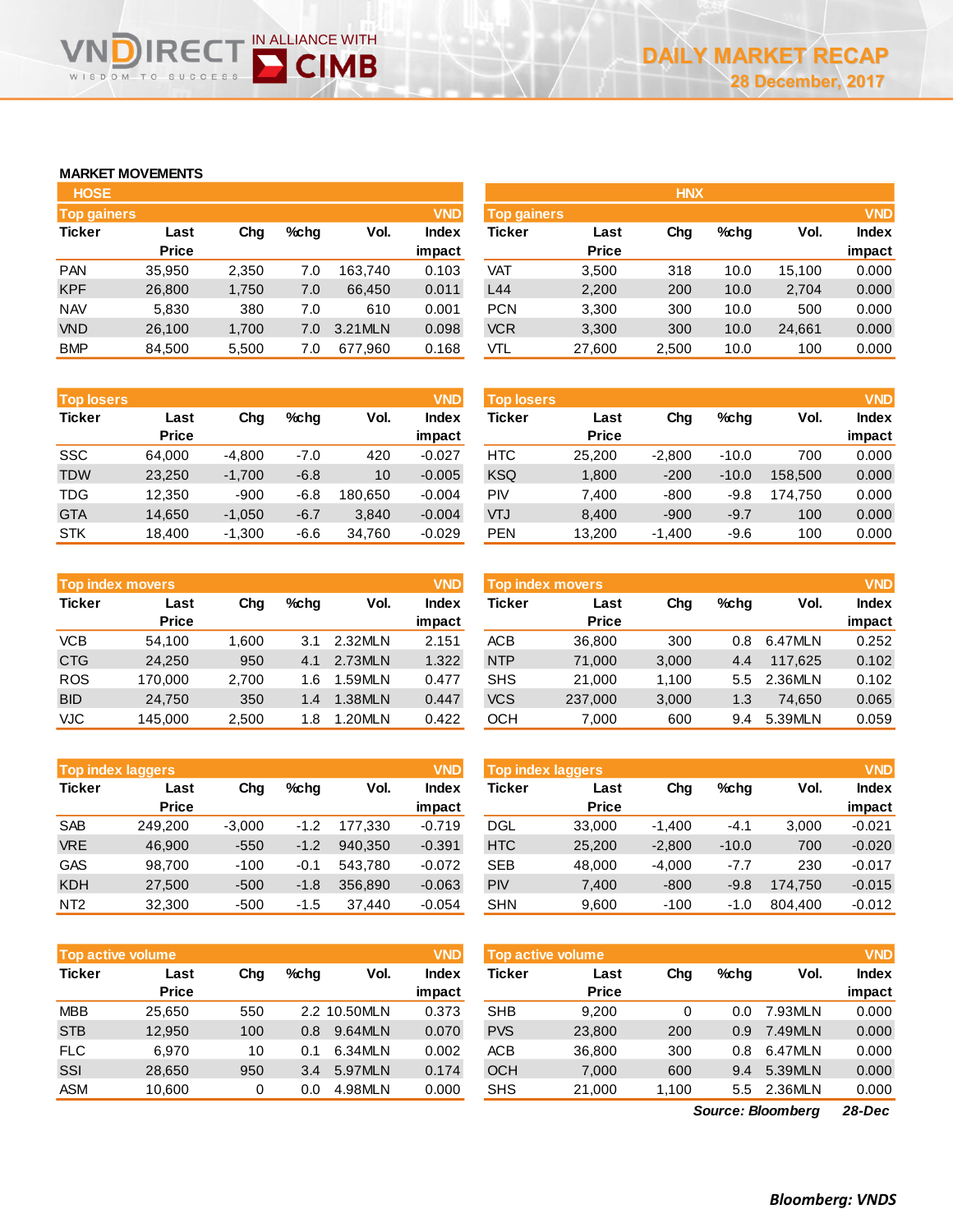# **FOREIGN ACTIVITIES**

| <b>Volume (Mn'shs)</b> | <b>HOSE</b> | d/d       | <b>HNX</b> | d/d       | Value (VND'bn)        | <b>HOSE</b> | d/d       | <b>HNX</b> |       |
|------------------------|-------------|-----------|------------|-----------|-----------------------|-------------|-----------|------------|-------|
| <b>BUY</b>             | 13.1        | $-17.0\%$ | 0.6        | $-52.2\%$ | <b>BUY</b>            | 614.6       | $-15.2\%$ | 15.6       | -19.6 |
| % of market            | 8.4%        |           | 1.1%       |           | % of market           | 14.3%       |           | 1.9%       |       |
| <b>SELL</b>            | 7.4         | $-21.5%$  | 0.3        | -10.0%    | <b>SELL</b>           | 404.1       | $-8.8\%$  | 6.0        | -13.9 |
| % of market            | 4.7%        |           | 0.5%       |           | % of market           | 9.4%        |           | 0.7%       |       |
| <b>NET BUY (SELL)</b>  | 5.76        |           | 0.3        |           | <b>NET BUY (SELL)</b> | 210.6       |           | 9.6        |       |

*Source: HSX, HNX*



|  |  | Foreign net buy/sell (30 days) in VND'bn |  |
|--|--|------------------------------------------|--|
|--|--|------------------------------------------|--|

|  |  |  | <b>2017 ACCUMULATION</b> |
|--|--|--|--------------------------|
|--|--|--|--------------------------|

| Volume (MIn'shs)      |         | <b>HOSE % of 2016</b> |       | HNX % of 2016 | <b>Value (VND'bn)</b> |           | <b>HOSE % of 2016</b> |         | HNX % of 2016 |
|-----------------------|---------|-----------------------|-------|---------------|-----------------------|-----------|-----------------------|---------|---------------|
| <b>BUY</b>            | 3.522.0 | 143.0%                | 398.4 | 101.0%        | <b>BUY</b>            | 167,328.2 | 183.4%                | 8.296.5 | 133.3%        |
| % of market           | 7.4%    |                       | 2.9%  |               | % of market           | $16.1\%$  |                       | $5.2\%$ |               |
| SELL                  | 3.241.5 | 121.3%                | 407.0 | 124.0%        | <b>SELL</b>           | 143.993.0 | 145.5%                | 8.603.0 | 169.1%        |
| % of market           | 6.8%    |                       | 2.9%  |               | % of market           | 13.8%     |                       | 5.4%    |               |
| <b>NET BUY (SELL)</b> | 280.5   |                       | (8.6) |               | <b>NET BUY (SELL)</b> | 23,335    |                       | (306.5) |               |

*Source: HSX, HNX*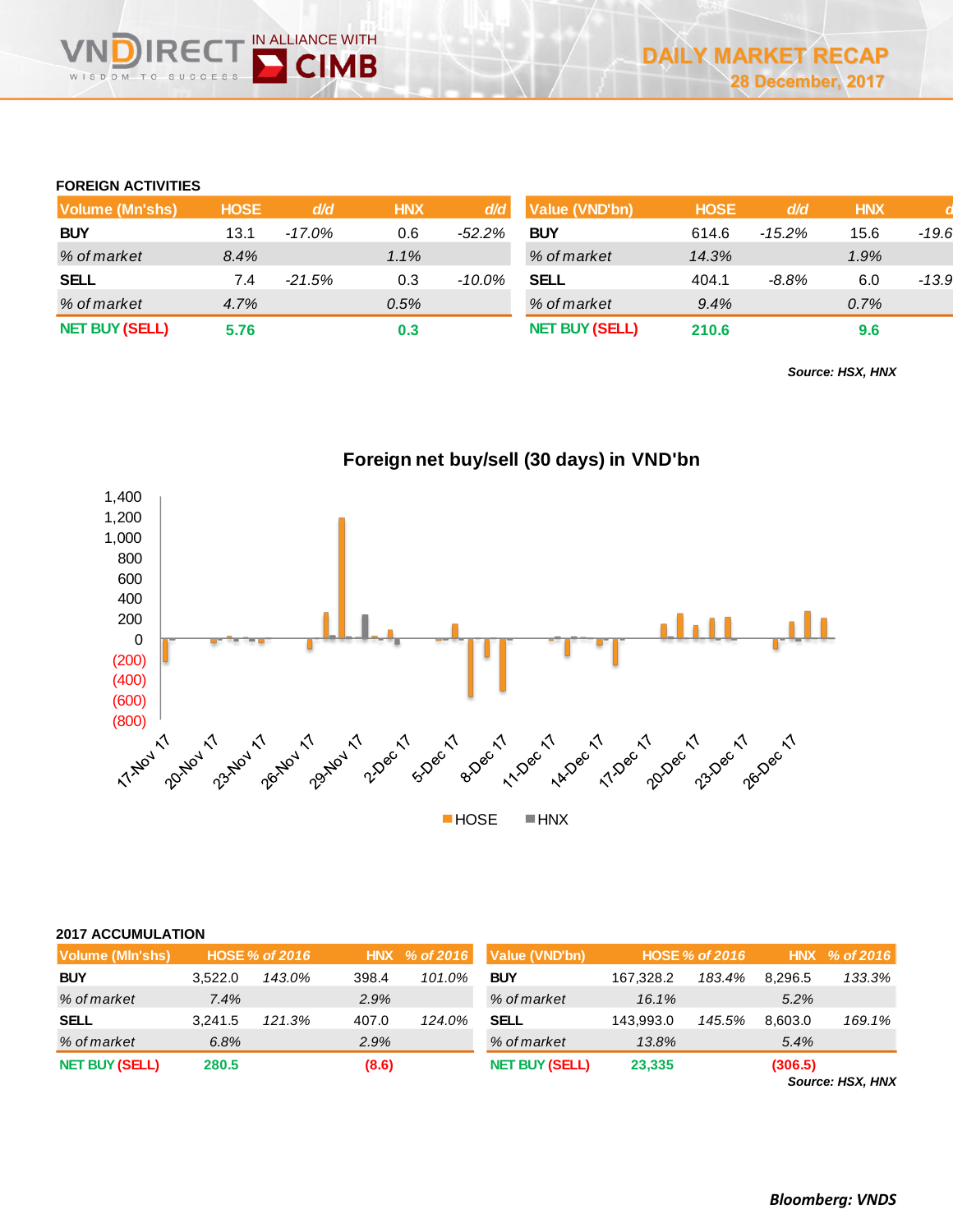# **FOREIGN ACTIVITIES**

**IREC** 

WISDOM TO SUCCESS

IN ALLIANCE WITH

**D** CIMB

|               |                               | <b>HOSE</b> |         |       |                 | <b>HNX</b> |                               |        |         |       |                 |  |
|---------------|-------------------------------|-------------|---------|-------|-----------------|------------|-------------------------------|--------|---------|-------|-----------------|--|
|               | Top buy by foreigners (value) |             |         |       | <b>VND'bn</b>   |            | Top buy by foreigners (value) |        |         |       |                 |  |
| <b>Ticker</b> | Last<br><b>Price</b>          | Chg         | %chg    | Value | Index<br>impact | Ticker     | Last<br><b>Price</b>          | Chg    | %chg    | Value | Index<br>impact |  |
| <b>VNM</b>    | 205.200                       | 1.700       | 0.84    | 93.2  | 0.108           | <b>PVS</b> | 23,800                        | 200    | 0.85    | 5.2   | 0.000           |  |
| <b>DHG</b>    | 116.300                       | 5,500       | 4.96    | 67.1  | 0.195           | <b>VGC</b> | 26,200                        | 100    | 0.38    | 4.6   | 0.000           |  |
| <b>HPG</b>    | 45,800                        | 400         | 0.88    | 57.3  | 0.227           | <b>CIA</b> | 64.100                        | $-300$ | $-0.47$ | 1.5   | 0.000           |  |
| <b>VCB</b>    | 54,100                        | 1,600       | 3.05    | 53.1  | 2.151           | <b>VHL</b> | 53,000                        | 4,500  | 9.28    | 1.1   | 0.000           |  |
| <b>VRE</b>    | 46,900                        | $-550$      | $-1.16$ | 35.5  | $-0.391$        | <b>NTP</b> | 71,000                        | 3,000  | 4.41    | 0.9   | 0.000           |  |

|               | Top sell by foreigners (value) |       |         |       | <b>VND'bn</b>   | Top sell by foreigners (value) |                      |       |      |       | <b>VND'bn</b>   |  |
|---------------|--------------------------------|-------|---------|-------|-----------------|--------------------------------|----------------------|-------|------|-------|-----------------|--|
| <b>Ticker</b> | Last<br><b>Price</b>           | Chg   | $%$ chg | Value | Index<br>impact | <b>Ticker</b>                  | Last<br><b>Price</b> | Chg   | %chg | Value | Index<br>impact |  |
| <b>VNM</b>    | 205.200                        | 1.700 | 0.84    | 82.3  | 0.108           | <b>NTP</b>                     | 71.000               | 3,000 | 4.41 | 2.6   | 0.000           |  |
| <b>DHG</b>    | 116.300                        | 5,500 | 4.96    | 50.0  | 0.195           | <b>DHT</b>                     | 68,400               | 1.700 | 2.55 | 1.4   | 0.000           |  |
| SSI           | 28.650                         | 950   | 3.43    | 49.4  | 0.174           | VE <sub>1</sub>                | 19.100               | 600   | 3.24 | 0.6   | 0.000           |  |
| <b>HPG</b>    | 45,800                         | 400   | 0.88    | 41.9  | 0.227           | <b>THT</b>                     | 6.700                | 600   | 9.84 | 0.4   | 0.000           |  |
| <b>VIC</b>    | 77.400                         | 200   | 0.26    | 25.1  | 0.197           | <b>SPI</b>                     | 3.700                | 100   | 2.78 | 0.2   | 0.000           |  |

|               | Top net buy by foreigners (value) |       |      |       | <b>VND'bn</b>   | Top net buy by foreigners (value) |                      |        |         |       | <b>VND'bn</b>   |  |  |
|---------------|-----------------------------------|-------|------|-------|-----------------|-----------------------------------|----------------------|--------|---------|-------|-----------------|--|--|
| <b>Ticker</b> | Last<br><b>Price</b>              | Chg   | %chg | Value | Index<br>impact | <b>Ticker</b>                     | Last<br><b>Price</b> | Chg    | %chg    | Value | Index<br>impact |  |  |
| <b>VCB</b>    | 54.100                            | 1.600 | 3.05 | 36.6  | 2.151           | <b>PVS</b>                        | 23,800               | 200    | 0.85    | 5.2   | 0.000           |  |  |
| <b>BVH</b>    | 67,800                            | 1,400 | 2.11 | 20.0  | 0.356           | <b>VGC</b>                        | 26,200               | 100    | 0.38    | 4.6   | 0.000           |  |  |
| <b>DHG</b>    | 116.300                           | 5,500 | 4.96 | 17.1  | 0.195           | СIА                               | 64.100               | $-300$ | $-0.47$ | 1.5   | 0.000           |  |  |
| <b>BMP</b>    | 84.500                            | 5,500 | 6.96 | 16.0  | 0.168           | VHL                               | 53,000               | 4,500  | 9.28    | 1.1   | 0.000           |  |  |
| <b>HPG</b>    | 45.800                            | 400   | 0.88 | 15.4  | 0.227           | <b>BVS</b>                        | 21,300               | 200    | 0.95    | 0.3   | 0.000           |  |  |

|               | Top net sell by foreigners (value) |          |         |         | <b>VND'bn</b>   | Top net sell by foreigners (value) |                      |       |      |         | <b>VND'bn</b>   |
|---------------|------------------------------------|----------|---------|---------|-----------------|------------------------------------|----------------------|-------|------|---------|-----------------|
| <b>Ticker</b> | Last<br><b>Price</b>               | Chg      | $%$ chg | Value   | Index<br>impact | <b>Ticker</b>                      | Last<br><b>Price</b> | Chg   | %chg | Value   | Index<br>impact |
| SSI           | 28.650                             | 950      | 3.43    | $-30.7$ | 0.174           | <b>NTP</b>                         | 71.000               | 3.000 | 4.41 | $-1.72$ | 0.000           |
| <b>VIC</b>    | 77.400                             | 200      | 0.26    | $-13.2$ | 0.197           | <b>DHT</b>                         | 68,400               | 1.700 | 2.55 | $-1.40$ | 0.000           |
| <b>SAB</b>    | 249.200                            | $-3.000$ | $-1.19$ | $-7.2$  | $-0.719$        | VE1                                | 19.100               | 600   | 3.24 | $-0.58$ | 0.000           |
| <b>KDH</b>    | 27,500                             | $-500$   | $-1.79$ | $-2.9$  | $-0.063$        | <b>THT</b>                         | 6.700                | 600   | 9.84 | $-0.42$ | 0.000           |
| <b>HAX</b>    | 37.200                             | $-300$   | $-0.80$ | -1.8    | $-0.003$        | <b>SPI</b>                         | 3.700                | 100   | 2.78 | $-0.10$ | 0.000           |

*Source: Bloomberg, HOSE, HNX*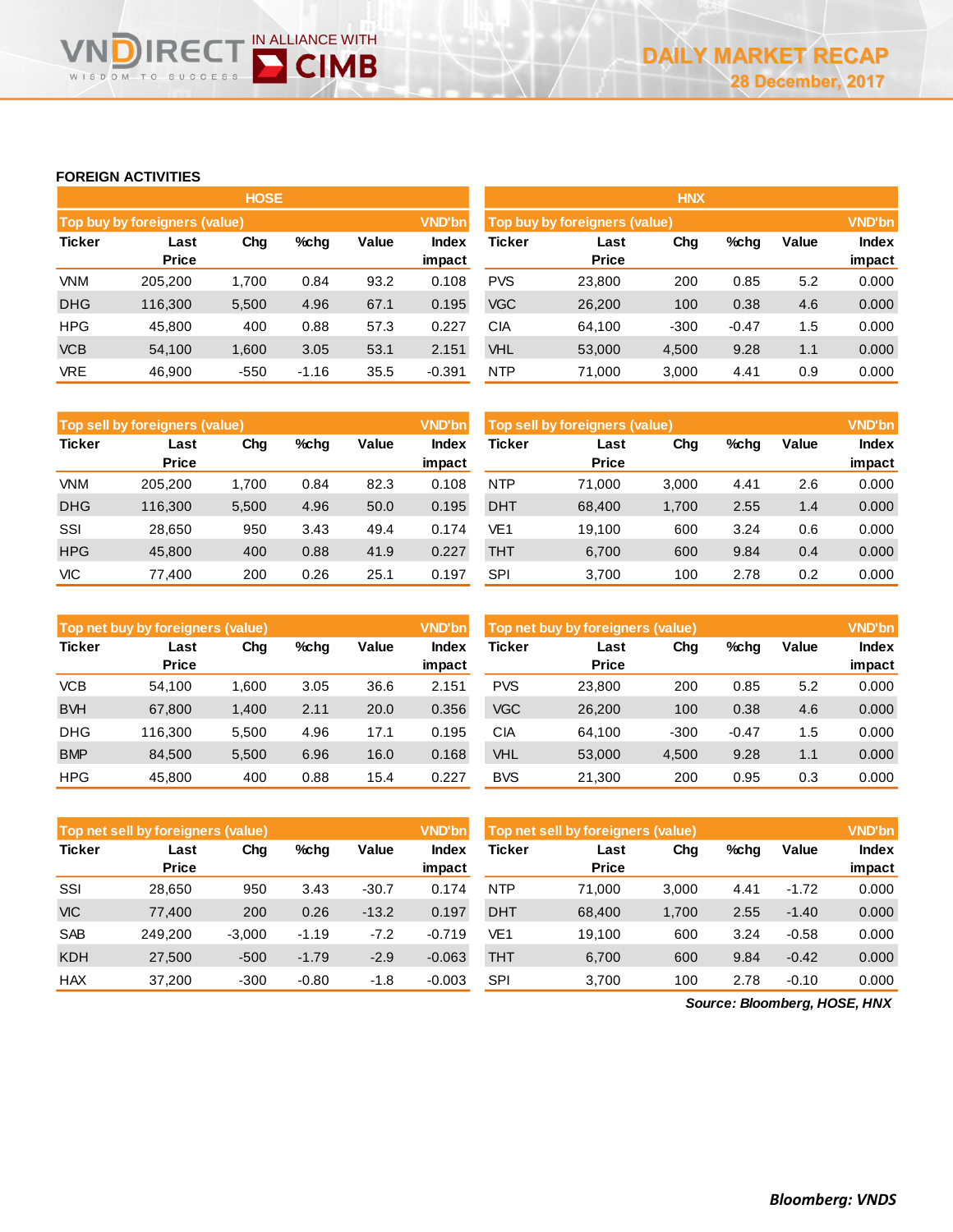# **IN ALLIANCE WITH CIMB** WISDOM TO

# **TOP 60 MARKET CAP STOCKS SNAPSHOT ON HOSE**

| No. Ticker | <b>Price</b> |         | Price change (%) |                |                        |       |       |      | Mkt. Cap Outs. Vol. Float ratio Avail. Fil Ave. daily vol. | P/E                       | P/B          | <b>ROE</b>    | <b>ROA</b> |
|------------|--------------|---------|------------------|----------------|------------------------|-------|-------|------|------------------------------------------------------------|---------------------------|--------------|---------------|------------|
|            | <b>VND</b>   | 1M      | 3M               | 6M             | <b>US\$mln</b> MIn'shs |       | %     |      | $% (30 \, \text{days-shs})$                                | $\boldsymbol{\mathsf{x}}$ | $\pmb{\chi}$ | $\frac{9}{6}$ | $\%$       |
| 1 VNM VM   | 205,200      | 10.9    | 37.7             | 32.0           | 13,117                 | 1,451 | 61.2  | 40.2 | 859,932                                                    | 32.0                      | 12.4         | 41.9          | 35.0       |
| 2 VIC VM   | 77,400       | 1.6     | 52.4             | 82.3           | 8,992                  | 2,638 | 49.3  | 19.5 | 1,770,651                                                  | 60.2                      | 6.9          | 10.5          | 1.5        |
| 3 VCB VM   | 54,100       | 12.2    | 45.2             | 42.2           | 8,573                  | 3,598 | 22.9  | 9.3  | 2,157,852                                                  | 28.0                      | 3.6          | 13.7          | 1.0        |
| 4 GAS VM   | 98,700       | 23.7    | 39.6             | 72.3           | 8,318                  | 1,913 | 4.2   | 45.7 | 711,770                                                    | 21.3                      | 4.8          | 22.4          | 15.1       |
| 5 SAB VM   | 249,200      | $-22.1$ | $-6.4$           | 20.5           | 7,039                  | 641   | 10.4  | 39.4 | 138,149                                                    | 36.3                      | 10.8         | 31.7          | 20.3       |
| 6 CTG VM   | 24,250       | 5.0     | 31.1             | 20.3           | 3,977                  | 3,723 | 15.8  | 0.0  | 3,278,041                                                  | 12.0                      | 1.5          | 12.2          | 0.8        |
| 7 VREVM    | 46,900       | $-5.8$  | <b>N/A</b>       | <b>N/A</b>     | 3,927                  | 1,901 | 100.0 | 21.6 | 2,641,516                                                  | 22.5                      | 3.8          | 17.6          | 6.9        |
| 8 PLX VM   | 74,000       | 23.1    | 15.8             | 7.9            | 3,777                  | 1,159 | 6.3   | 10.7 | 843,361                                                    | 19.9                      | 4.4          | 22.8          | 7.7        |
| 9 BID VM   | 24,750       | $-1.0$  | 26.0             | 24.1           | 3,727                  | 3,419 | 4.4   | 27.6 | 1,611,787                                                  | 14.7                      | 1.9          | 13.0          | 0.6        |
| 10 ROS VM  | 170,000      | $-10.1$ | 59.8             | 113.7          | 3,542                  | 473   | 27.0  | 47.5 | 1,423,367                                                  | 180.3                     | 16.0         | 9.2           | 5.4        |
| 11 MSN VM  | 75,700       | 8.1     | 35.9             | 82.0           | 3,493                  | 1,047 | 38.5  | 21.1 | 1,030,852                                                  | 39.8                      | 4.6          | 12.4          | 3.1        |
| 12 HPG VM  | 45,800       | 16.2    | 21.3             | 49.2           | 3,060                  | 1,517 | 58.9  | 7.8  | 5,015,811                                                  | 8.5                       | 2.3          | 31.5          | 19.7       |
| 13 VJC VM  | 145,000      | 9.4     | 34.4             | 62.7           | 2,883                  | 451   | 64.7  | 3.7  | 1,123,547                                                  | 23.3                      | 13.5         | 68.7          | 14.3       |
| 14 VPB VM  | 40,500       | 1.8     | 8.7              | <b>N/A</b>     | 2,671                  | 1,497 | 89.9  | 0.0  | 1,540,848                                                  | 9.0                       | 2.0          | 25.4          | 1.9        |
| 15 MBB VM  | 25,650       | 5.8     | 19.4             | 23.5           | 2,051                  | 1,816 | 49.7  | 0.0  | 5,475,231                                                  | 12.0                      | 1.7          | 14.8          | 1.4        |
| 16 BVHVM   | 67,800       | 17.9    | 23.3             | 17.7           | 2,032                  | 680   | 29.1  | 24.5 | 742,315                                                    | 35.4                      | 3.3          | 10.7          | 1.9        |
| 17 MWG VM  | 130,800      | $-1.4$  | 13.4             | 30.1           | 1,825                  | 317   | 73.9  | 0.0  | 610,318                                                    | 20.2                      | 7.7          | 45.6          | 14.8       |
| 18 NVL VM  | 63,300       | 2.3     | 3.1              | $-7.7$         | 1,736                  | 623   | 29.5  | 43.4 | 1,015,935                                                  | 18.6                      | 4.1          | 23.1          | 5.3        |
| 19 FPT VM  | 57,200       | $-0.5$  | 16.9             | 23.4           | 1,337                  | 531   | 70.7  | 0.0  | 2,512,448                                                  | 13.9                      | 2.9          | 22.0          | 7.7        |
| 20 BHN VM  | 124,000      | $-8.1$  | 6.3              | 57.6           | 1,266                  | 232   | 0.9   | 31.5 | 27,760                                                     | 38.3                      | 5.1          | 13.8          | 8.0        |
| 21 STB VM  | 12,950       | 2.8     | 2.8              | $-8.8$         | 1,029                  | 1,804 | 94.6  | 14.9 | 5,087,080                                                  | 34.1                      | 1.0          | 3.0           | 0.2        |
| 22 CTD VM  | 223,000      | $-2.6$  | 7.2              | 2.0            | 752                    | 77    | 89.0  | 0.0  | 114,945                                                    | 10.9                      | 2.5          | 28.2          | 14.6       |
| 23 EIB VM  | 12,550       | 1.6     | 2.0              | $-0.4$         | 680                    | 1,229 | 75.6  | 0.0  | 576,800                                                    | 29.4                      | 1.1          | 3.9           | 0.4        |
| 24 DHG VM  | 116,300      | 10.8    | 9.2              | $-6.4$         | 670                    | 131   | 31.8  | 0.5  | 250,383                                                    | 24.1                      | 5.4          | 23.2          | 19.4       |
| 25 PNJ VM  | 135,100      | 11.3    | 19.9             | 32.6           | 643                    | 108   | 64.5  | 0.0  | 367,502                                                    | 21.7                      | 5.4          | 28.9          | 16.4       |
| 26 SSIVM   | 28,650       | 10.2    | 14.6             | 4.6            | 631                    | 500   | 57.8  | 44.4 | 4,636,657                                                  | 15.4                      | 1.6          | 11.2          | 5.8        |
| 27 REE VM  | 40,900       | 4.9     | 18.0             |                | 559                    | 310   | 45.3  | 0.0  | 2,238,799                                                  | 7.7                       | 1.6          | 23.1          | 13.9       |
| 28 GMD VM  | 39,900       | $-6.4$  | $-6.9$           | 10.5<br>$-8.5$ | 507                    | 288   | 59.6  | 0.0  | 675,724                                                    | 21.2                      | 1.9          | 7.0           | 4.1        |
|            |              |         |                  |                |                        |       |       |      |                                                            |                           |              |               |            |
| 29 SBT VM  | 20,400       | 1.7     | $-24.4$          | $-42.0$        | 500                    | 557   | 70.3  | 40.1 | 3,152,352                                                  | 15.6                      | 1.7          | 6.4           | 2.7        |
| 30 NT2 VM  | 32,300       | 1.9     | 21.9             | 12.2           | 410                    | 288   | 27.9  | 26.8 | 256,149                                                    | 13.7                      | 2.0          | 14.4          | 6.7        |
| 31 KDH VM  | 27,500       | $-7.1$  | 14.6             | 12.3           | 407                    | 336   | 55.1  | 0.9  | 310,159                                                    | 15.5                      | 2.4          | 12.9          | 5.5        |
| 32 PVD VM  | 24,000       | 29.0    | 64.4             | 70.8           | 405                    | 383   | 48.1  | 28.2 | 3,634,439                                                  | <b>N/A</b>                | 0.7          | $-1.4$        | $-0.8$     |
| 33 VCIVM   | 74,100       | 4.4     | 25.8             | <b>N/A</b>     | 392                    | 120   | 95.7  | 10.3 | 70,240                                                     | 19.2                      | 6.4          | 31.9          | 12.1       |
| 34 CII VM  | 34,850       | 5.9     | 10.6             | $-1.8$         | 378                    | 246   | 69.6  | 14.0 | 1,454,923                                                  | 5.7                       | 1.7          | 36.0          | 10.3       |
| 35 HSG VM  | 24,100       | 1.5     | $-15.4$          | $-24.3$        | 372                    | 350   | 56.6  | 24.1 | 3,177,723                                                  | 6.3                       | 1.6          | 28.6          | 7.9        |
| 36 DPM VM  | 21,200       | $1.2$   | $-7.4$           | $-7.6$         | 365                    | 391   | 35.2  | 28.5 | 691,554                                                    | 12.4                      | 1.0          | 8.8           | 7.2        |
| 37 KDC VM  | 39,200       | 2.2     | $-7.8$           | $-14.4$        | 355                    | 206   | 49.8  | 40.5 | 306,360                                                    | 14.3                      | 1.3          | 9.2           | 6.0        |
| 38 PDR VM  | 35,700       | $-1.5$  | 17.4             | 29.8           | 349                    | 222   | 38.3  | 47.7 | 1,405,899                                                  | 19.6                      | 3.0          | 16.3          | 4.3        |
| 39 TCH VM  | 21,800       | 17.8    | 35.8             | 14.4           | 349                    | 363   | 52.5  | 45.9 | 3,049,717                                                  | 17.1                      | 1.8          | 10.8          | 10.0       |
| 40 HCM VM  | 60,300       | 22.6    | 46.5             | 36.1           | 344                    | 130   | 38.0  | 42.2 | 457,888                                                    | 17.5                      | 3.0          | 17.8          | 10.6       |
| 41 HNG VM  | 9,560        | 1.5     | $-2.5$           | $-10.7$        | 323                    | 767   | 36.2  | 47.2 | 1,521,818                                                  | 9.3                       | 0.7          | 7.6           | 2.5        |
| 42 DCM VM  | 13,750       | 6.6     | $-0.4$           | 0.7            | 321                    | 529   | 24.4  | 46.0 | 1,182,965                                                  | 9.2                       | 1.2          | 13.3          | 6.6        |
| 43 PPC VM  | 22,400       | $-0.4$  | 12.0             | 9.3            | 316                    | 321   | 24.6  | 32.1 | 335,809                                                    | 4.3                       | 1.2          | 32.1          | 18.1       |
| 44 VCF VM  | 265,000      | 26.2    | 33.2             | 29.3           | 310                    | 27    | 30.7  | 19.3 | 648                                                        | 18.1                      | 3.0          | 18.3          | 12.9       |
| 45 BMP VM  | 84,500       | $-9.5$  | 9.9              | $-15.2$        | 305                    | 82    | 61.8  | 57.4 | 679,028                                                    | 15.9                      | 2.8          | 18.3          | 15.5       |
| 46 HAG VM  | 7,450        | $-4.7$  | $-12.7$          | $-21.5$        | 304                    | 927   | 61.3  | 36.8 | 3,440,395                                                  | 11.9                      | 0.5          | 3.9           | 1.0        |
| 47 KBC VM  | 13,400       | $-3.6$  | $-7.3$           | $-20.2$        | 277                    | 470   | 75.2  | 23.8 | 2,751,382                                                  | 10.8                      | 0.8          | 7.3           | 3.9        |
| 48 DXG VM  | 20,600       | 4.0     | 5.5              | 27.2           | 275                    | 303   | 71.8  | 17.8 | 3,898,018                                                  | 7.2                       | 1.7          | 32.6          | 12.9       |
| 49 HT1 VM  | 16,000       | 3.6     | 8.5              | $-27.3$        | 269                    | 382   | 20.0  | 42.4 | 698,581                                                    | 12.2                      | 1.2          | 10.0          | 4.3        |
| 50 HBC VM  | 44,800       | $-12.3$ | $-25.6$          | $-6.7$         | 256                    | 130   | 70.8  | 27.7 | 1,663,201                                                  | 6.7                       | 2.9          | 51.1          | 7.1        |
| 51 PVT VM  | 19,250       | 14.2    | 29.2             | 29.2           | 239                    | 281   | 48.9  | 18.6 | 542,680                                                    | 15.4                      | 1.5          | 10.1          | 4.0        |
| 52 PME VM  | 82,000       | 0.0     | <b>N/A</b>       | <b>N/A</b>     | 236                    | 65    | 100.0 | 0.0  | 30,412                                                     | 16.0                      | 3.1          | 19.7          | 16.0       |
| 53 TLG VM  | 102,000      | 4.1     | 3.0              | $-4.6$         | 227                    | 51    | 26.7  | 72.2 | 3,267                                                      | 21.4                      | 4.8          | 23.6          | 18.0       |
| 54 NKG VM  | 38,700       | 0.7     | 10.9             | 17.5           | 222                    | 130   | 43.9  | 60.5 | 757,816                                                    | 6.1                       | 1.8          | 38.7          | 9.3        |
| 55 VHC VM  | 53,700       | 4.3     | 3.9              | $-8.5$         | 218                    | 92    | 28.0  | 62.4 | 126,046                                                    | 9.1                       | 1.8          | 20.8          | 11.2       |
| 56 DIG VM  | 20,400       | 6.0     | 28.7             | 39.7           | 214                    | 238   | 90.3  | 5.7  | 7,640,791                                                  | 82.6                      | 1.8          | 2.2           | 1.0        |
| 57 TRA VM  | 116,000      | $-3.3$  | $-1.7$           | $-6.8$         | 212                    | 41    | 68.3  | 0.1  | 7,274                                                      | 21.7                      | 4.6          | 22.4          | 16.5       |
| 58 NLG VM  | 30,100       | 4.5     | 14.9             | 8.9            | 208                    | 157   | 49.9  | 0.0  | 829,391                                                    | 9.0                       | 1.7          | 20.3          | 8.0        |
| 59 PC1 VM  | 38,900       | 5.1     | 12.1             | 8.1            | 198                    | 115   | 72.0  | 11.2 | 266,229                                                    | 17.0                      | 1.8          | 11.1          | 4.4        |
| 60 FLC VM  | 6,970        | $-0.7$  | $-5.4$           | $-4.5$         | 196                    | 638   | 86.2  | 39.9 | 19,891,380                                                 | $7.5\,$                   | 0.5          | 7.2           | 3.1        |

*Source: Bloomberg 28-Dec*